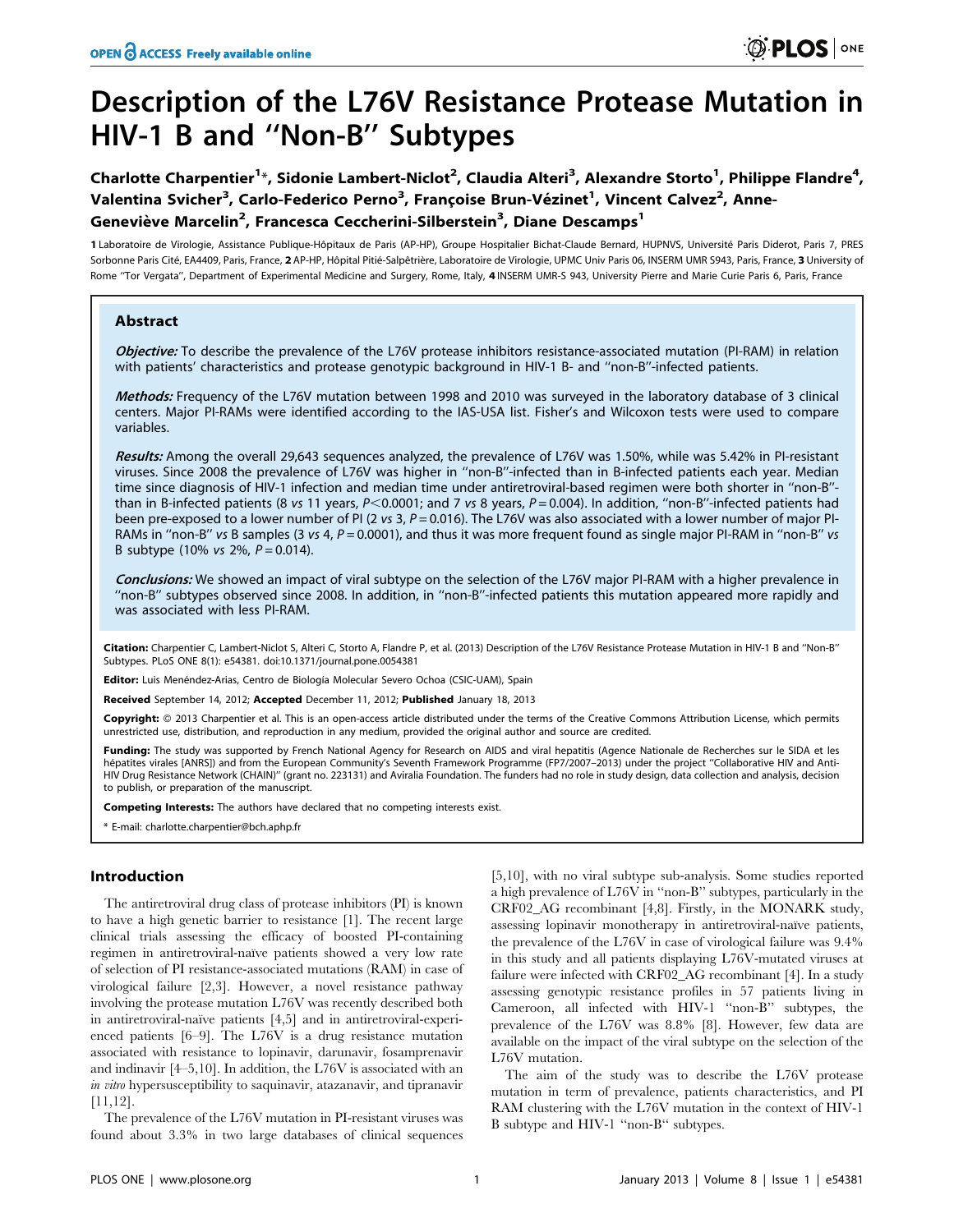#### Patients and Methods

#### Database Analysis

Frequency of the L76V mutation was surveyed in the clinical laboratory database of 2 clinical centers in Paris, France (Pitié-Salpêtrière and Bichat-Claude Bernard Hospitals) and 1 in Rome, Italy (University of Rome ''Tor Vergata''). Sequences included in the databases of the 3 centers resulted from all the genotypic resistance tests performed in clinical routine requested by the physician during patients' follow up between 1998 and 2010. This included as well antiretroviral-naïve as antiretroviral-experienced patients. No significant difference in the nature of ARV-based treatment prescribed was observed according to the center. Similar demographic characteristics were observed among the patients followed in the 3 centers of the study (data not shown), except for the proportion of HIV-''non-B''-infected patients that is lower in the Roman centre (18%) than in the Parisian centers (42% and 51%). In our study, samples with at least one of the major PI RAM of the IAS-USA list as follows: D30N, V32I, M46I/L, I47A/V, G48V, I50L/V, I54L/M, Q58E, T74P, L76V, V82A/F/L/T/S, N83D, I84V, N88S, L90M were considered as PI-resistant issued from PI-experienced patients [13]. In the case of multiple samples from the same patient we only taking into account the first chronological sample harboring the L76V mutation.

#### Genotypic Resistance Tests

Population-based sequencing of protease and reverse transcriptase were performed in the 2 Parisian centers using an in-house PCR assay according to the complete sequencing procedures and primers sequences described at www.hivfrenchresistance.org. The Roma center used a commercial assay (ViroSeq® HIV-1 genotyping system, Celera Diagnostics, Alameda, Ca), as previously described [14]. Resistance mutations and major PI RAMs were identified according to the IAS-USA list [13].

#### HIV-1 Subtyping

HIV-1 subtype was determined by phylogenetic analyses, by estimating the relationships among RT sequences and reference sequences of HIV-1 genetic subtypes and circulating recombinant forms (CRF) obtained from the Los Alamos Database (http://hivweb.lanl.gov). Phylogenetic trees were inferred using the neighbour-joining method and two Kimura parameters with 1000 bootstrap values.

#### Mutations Covariation Analysis

The association of the L76V mutation with other PI RAM was assessed in a subset of 1,956 subtype B and 481 subtypes ''non-B'' sequences obtained from patients failing their last PI-based regimen, with a full-length protease sequence available at the time of failure, including sequences without L76V mutation.

To identify significant patterns of pairwise correlations between the L76V mutation and specific PI RAM observed in isolates from PI-experienced patients, we calculated the binomial correlation coefficient (phi) and its statistical significance for each pair of mutations. Average linkage hierarchical agglomerative cluster analysis was performed to investigate if the protease mutations pairwise associated with the L76V mutation raised in specific evolutionary pathways, as previously described [15].

#### Statistical Analysis

To compare variables between HIV-1 B- and ''non-B''-infected patients the Wilcoxon test and the Fisher exact test were used with a P-value threshold  $>0.002$  (Bonferroni correction). All tests were two-sided at the 0.05 significance level. Analyses were performed with StatEL statistical software (StatEL Base, www.adscience.eu).

# Results

#### Prevalence of L76V Mutation Over Time

A number of 29,643 sequences issued from clinical samples collected between 1998 and 2010 were available in the database. Among them, 24,604 sequences are issued from antiretroviraltreated patients (83%) and 19,861 sequences are HIV subtype B (67%). Among the 29,643 sequences, 446 displayed the L76V mutation in protease, leading to an overall prevalence of 1.50%. 138 out of the 446 L76V-mutated sequences are HIV-1 subtype "non-B"  $(31\%)$ .

When regarding the prevalence of the L76V mutation among the PI-resistant viruses, containing at least one major PI RAM, it was found at 5.42% (430/7,934).

In our database, a similar prevalence of the L76V mutation was observed among B- and ''non-B''-infected patients until 2008 (Figure 1). Since 2008 the prevalence of L76V was higher in ''non-B"-infected than in B-infected patients each year  $(P = 0.02$  in 2008,  $P = 0.006$  in 2009; and  $P = 0.001$  in 2010). In our database the proportion of ''non-B'' subtypes increased from 27% to 41% between 2003 and 2010.

# Demographic, Therapeutic, and Virological Characteristics of Patients Displaying L76V-mutated Viruses

Regarding the 446 samples with L76V mutation in PIexperienced patients, known clinical and therapeutic history for further analyzes were available in 179 patients. Among them 118 (66%) were infected with HIV-1 subtype B and 61 (34%) with HIV-1 ''non-B'' subtypes. The CRF02\_AG recombinant form was the most prevalent ''non-B'' subtype found in 29 samples (47%). The distribution of the remaining HIV-1 ''non-B'' subtypes was as follows: subtype A  $(n = 6, 10\%)$ , D  $(n = 6, 10\%)$ , F  $(n = 4, 6\%)$ , G  $(n=4, 6\%)$ , CRF06<sub>cpx</sub>  $(n=2, 3\%)$ , CRF11<sub>cpx</sub>  $(n=1, 2\%)$ , CRF12\_BF  $(n=1, 2\%)$ , C  $(n=1, 2\%)$ , H  $(n=1, 2\%)$ , and 6 samples with undetermined subtype.

At time of the first detection of the L76V mutation, median time since HIV infection diagnosis and median time under antiretroviral-based regimen were both shorter in ''non-B'' patients compared with subtype B patients (8  $\upsilon$  11 years, P<0.0001; and 7 vs 8 years,  $P = 0.004$ , respectively) (Table 1). Similar results were obtained if we compared patients infected with HIV-1 subtype B samples to those infected with the CRF02\_AG recombinant (data not shown).

At the time of first detection of the L76V mutation, there was no significant difference in the nature of PI received between patients infected with B and ''non-B'' subtypes (Table 1). However, patients infected with B subtype received more frequently lopinavir than patients infected with CRF02\_AG (62 vs 41%,  $P = 0.04$ .

We also assessed the PI pre-exposure showing that patients infected with ''non-B'' subtypes received a lower number of PI before the selection of the L76V mutation than those infected with B subtype (2 vs 3,  $P = 0.016$ ), although the duration of PI-based regimen was similar in the 2 groups of patients. There was no difference in the nature of the PI previously received except for indinavir, more frequently received by subtype B patients than by "non-B" patients (82 vs 62%,  $P = 0.041$ ). Similar results were obtained if we compared patients infected with HIV-1 subtype B samples to those infected with the CRF02\_AG recombinant.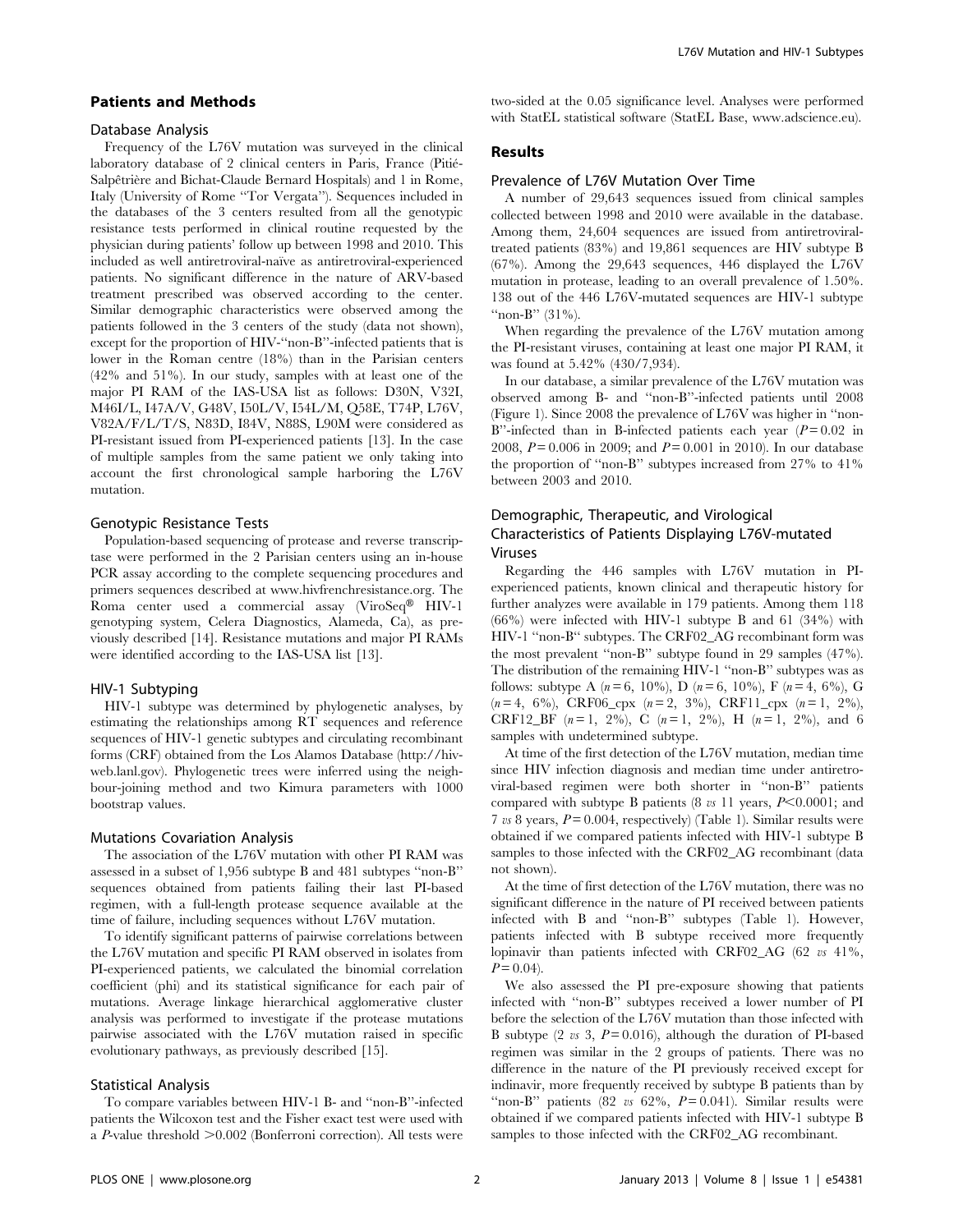

Figure 1. Prevalence of the L76V mutation between 1998 and 2010 in a database containing 29,643 sequences issued from clinical samples with any antiretroviral drug resistance. doi:10.1371/journal.pone.0054381.g001

Table 1. Population characteristics of patients infected with HIV-1 subtype B and HIV-1 ''non-B'' subtypes with L76V protease mutation.

| Populations parameter*                                            | subtype B $(n=118)$ | Patients infected with HIV-1 Patients infected with HIV-1<br>subtype "non-B" $(n=61)$ | $P$ -value |
|-------------------------------------------------------------------|---------------------|---------------------------------------------------------------------------------------|------------|
| Age (years)                                                       | 42 (37-48)          | $41(36-48)$                                                                           | 0.2        |
| Gender n(%) women                                                 | 16(14)              | 29 (48)                                                                               | 0.00001    |
| Time since HIV infection diagnosis (years)                        | $11(8-15)$          | $8(6-11)$                                                                             | 0.00001    |
| Time since initial ARV-based regimen (years)                      | $8(6-11)$           | $7(4-9)$                                                                              | 0.004      |
| HIV-1 RNA level (log <sub>10</sub> copies/mL)                     | $4.31(3.63 - 5.12)$ | 4.13 (3.27-4.94)                                                                      | 0.71       |
| PI received at time of the L76V initial detection n(%)            |                     |                                                                                       |            |
| lopinavir                                                         | 73 (62)             | 34 (56)                                                                               | 0.39       |
| indinavir                                                         | 14(12)              | 10(16)                                                                                | 0.41       |
| amprenavir/fosamprenavir                                          | 18(15)              | 5(8)                                                                                  | 0.17       |
| saquinavir                                                        | 8(7)                | 7(11)                                                                                 | 0.29       |
| darunavir                                                         | 8(7)                | 5(8)                                                                                  | 0.77       |
| nelfinavir                                                        | 4(3)                | 0(0)                                                                                  | 0.30       |
| atazanavir                                                        | 0(0)                | 0(0)                                                                                  | 1.00       |
| tipranavir                                                        | 0(0)                | 0(0)                                                                                  | 1.00       |
| Number of PI received during therapeutic history                  | $3(2-4)$            | $2(1-3)$                                                                              | 0.016      |
| Duration of PI-based regimens during therapeutic history (months) | $61(43-83)$         | 59 (33-81)                                                                            | 0.053      |
| Dual PI regimen n(%)                                              | 23 (19)             | 15(25)                                                                                | 0.36       |
| PI previously received during therapeutic history n(%)            |                     |                                                                                       |            |
| lopinavir                                                         | 90 (76)             | 46 (75)                                                                               | 0.82       |
| indinavir                                                         | 97 (82)             | 38 (62)                                                                               | 0.041      |
| amprenavir/fosamprenavir                                          | 40 (34)             | 17 (28)                                                                               | 0.39       |
| saquinavir                                                        | 54 (46)             | 19 (31)                                                                               | 0.061      |
| darunavir                                                         | 7(6)                | 5(8)                                                                                  | 0.55       |
| nelfinavir                                                        | 49 (41)             | 19 (31)                                                                               | 0.16       |
| atazanavir                                                        | 5(4)                | 0(0)                                                                                  | 0.17       |
| tipranavir                                                        | 3(3)                | 3(5)                                                                                  | 0.41       |

\*Continuous variables were expressed as median and interquartile range (IQR) and categorical variables were expressed as numbers and percentages. 95% CI: 95% Confidence Interval; ARV: antiretroviral; PI: protease inhibitor.

doi:10.1371/journal.pone.0054381.t001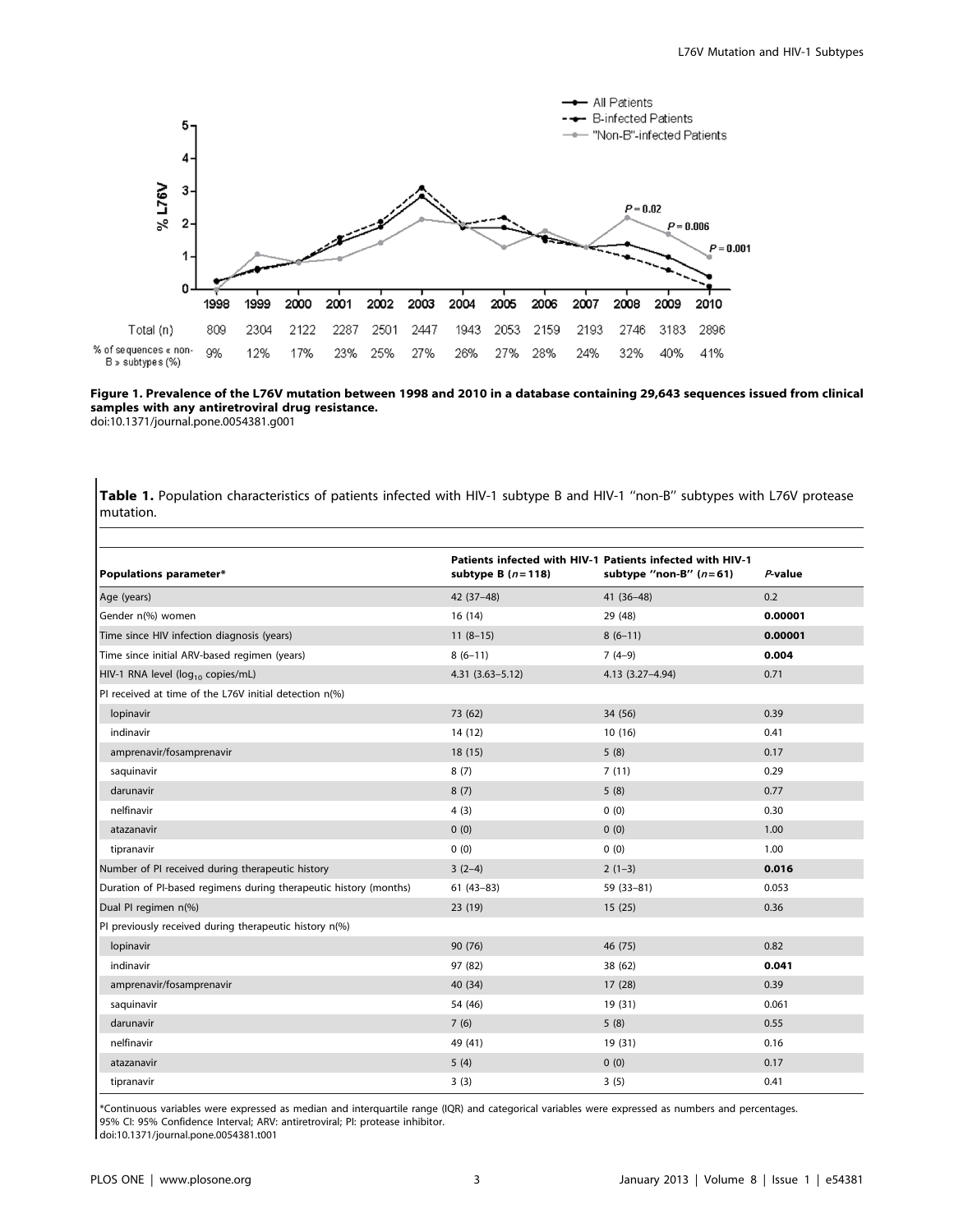Among the 179 patients of the study, 41 (23%) displayed plasma virus with L76V, although they never received lopinavir. Most of these patients  $(n=38, 93%)$  received indinavir in their therapeutic history. There was no difference in the proportion, in the demographic characteristics, and in the pre-therapeutic history of these patients depending of the viral subtype.

# Protease Mutation Patterns of L76V-mutated Viruses among HIV-1 B and ''non-B'' Subtypes

The number of major PI RAMs associated with L76V mutation was lower in "non-B" samples than in subtype B samples (3  $\upsilon s$  4,  $P = 0.0001$ ). Only 8 samples (8/179, 4.5%) were found with L76V as the sole PI RAM, with a higher frequency in ''non-B'' than in subtype B samples (10% vs 2%,  $P = 0.014$ ). Among the 8 patients exhibiting plasma virus with the single L76V mutation, 5 were receiving a lopinavir-based therapy as first line regimen, and half were infected with CRF02 AG  $(n = 4)$ .

The prevalence of major PI RAMs found with the L76V is depicted in Figure 2. The most prevalent PI RAM detected with L76V was the M46I/L, both in subtype B and ''non-B'' samples, found in 92 and 82% of cases, respectively. Then, the most prevalent mutation found with L76V was the V82A/F/L/T/S (52%) in subtype B samples and I84V (36%) in ''non-B'' samples. Significant differences in the prevalence of PI RAMs detected with the L76V between subtype B and ''non-B'' samples were found at 4 positions with a higher prevalence of the V32I, M46I/L, V82A/ F/L/T/S and L90M mutations in subtype B than in ''non-B'' samples: 10 vs 0%,  $P = 0.04$ ; 92 vs 82%,  $P = 0.036$ ; 52 vs 26%,  $P = 0.0011$ ; and 42 vs 18%,  $P = 0.002$ , respectively.

## Analysis of Covariation of L76V among Protease Mutations

Among subtype B samples, the major PI RAM significantly correlating as pairs with L76V were: M46I, I54L/M, Q58E, V82F, I84V, and L90M. The strongest associations were observed with the M46I (covariation frequency  $25.9\%$ , phi = 0.39), and I84V major PI RAM (covariation frequency 28.4%, phi = 0.28). The L90M mutation was co-present with the L76V in 49 (11.6%) patients (phi  $= 0.12$ ). Regarding secondary PI RAM the strongest associations were found with the mutations K55R (covariation frequency  $36.4\%$ , phi = 0.32), I54V (covariation frequency  $23.3\%$ ,  $phi = 0.27$ , and L33F (covariation frequency 27.2%,  $phi = 0.27$ ). Similar pairwise correlations were observed in ''non-B'' sequences (phi  $>0.10$ ,  $P<0.0001$ ), with an additional correlation with the I47V major PI RAM (covariation frequency 72.8%, phi = 0.27).

Furthermore, we performed average linkage hierarchical agglomerative cluster analysis to investigate if the protease mutations pairwise associated with L76V raised in specific evolutionary pathways. In subtype B samples, the strongly correlated pairs of mutations L76V and M46I clustered along with the I84V and K55R mutations. This cluster was linked to L24I, I54V, and V82A mutations. As a whole, this cluster was highly significant (bootstrap value = 0.78) (Figure 3A).

Likewise, this cluster was confirmed also in HIV-1 ''non-B'' sequences, where the major PI RAM L76V, M46I, I54L and I84V grouped together with the secondary one A71V (bootstrap value  $= 0.86$ ). Again, the topology of the dendrogram showed the strong association between L76V and M46I (bootstrap value  $= 0.95$ ) (Figure 3B).

# Virological Response to the Subsequent Antiretroviralbased Regimen

Virological response to the subsequent antiretroviral-based regimen was assessable in 108 patients of the study at month 3 (M3) and in 98 patients at month 6 (M6). Overall, 20% and 28% of patients displayed HIV-1 RNA below 50 copies/mL at M3 and M6, respectively. The highest rate of virological success was observed with darunavir-based regimen showing 50%  $(n = 13)$  of patients in success at M3 and 64% ( $n = 14$ ) at M6. At M6, a higher rate of virological success was observed in patients infected with HIV-1 "non-B" than in those infected with B subtype (50% vs  $26\%, P = 0.03$ .

# Discussion

In the present study based on 179 patients, including 61 ''non-B''-infected patients, exhibiting plasma virus with the L76V major drug resistance mutation in the protease region we showed that the



Figure 2. Proportion of protease inhibitors resistance-associated mutations with the L76V mutation in HIV-1 subtype B samples and in HIV-1 "non-B" samples. P-values are indicated only if significant. doi:10.1371/journal.pone.0054381.g002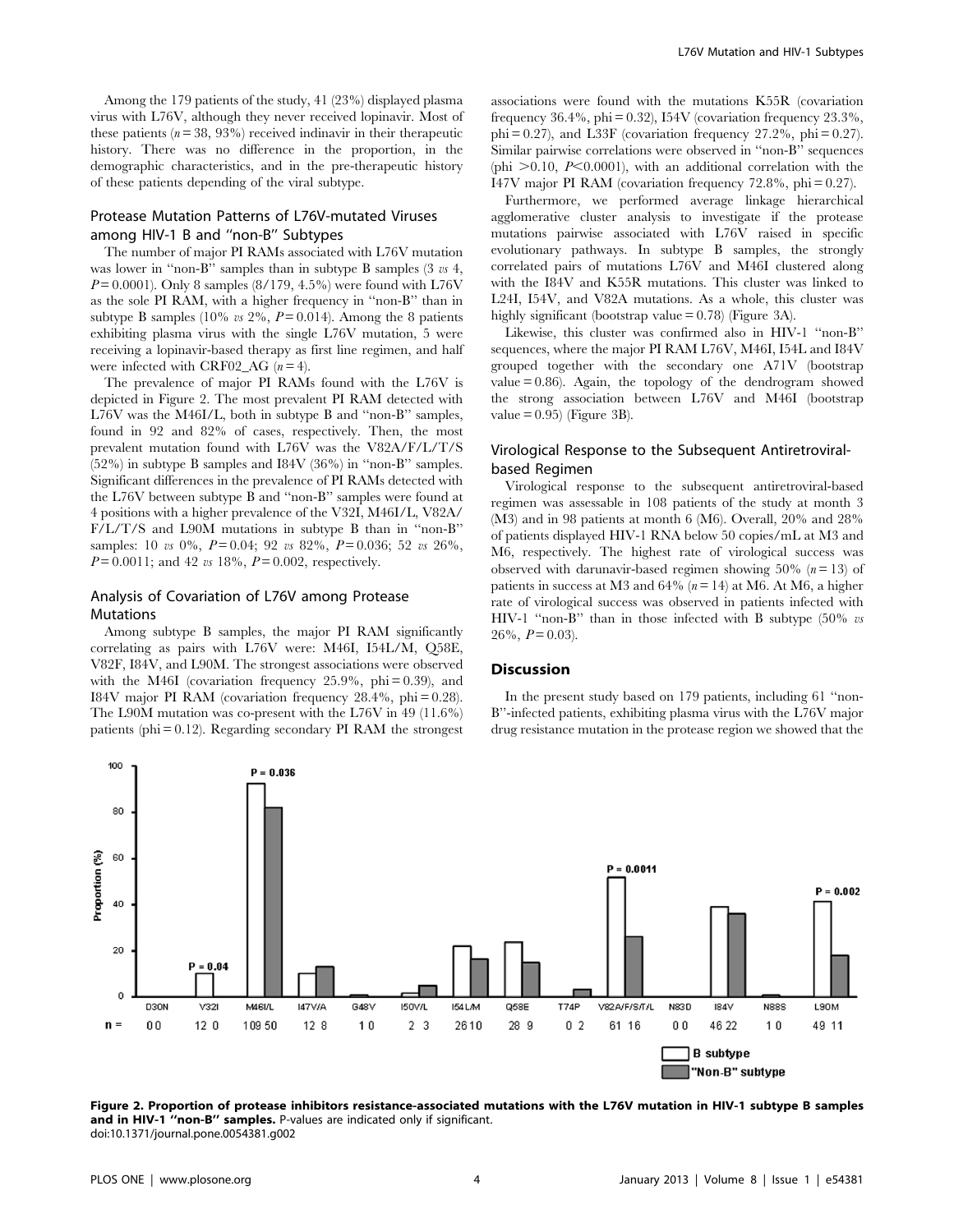# A. HIV-1 B subtype samples



# B. HIV-1 "non-B" subtype samples



Figure 3. Dendrograms obtained from average linkage hierarchical agglomerative clustering, showing significant clusters of L76V protease inhibitors resistance mutations among B subtype sequences (A), and among ''non-B'' subtype sequences (B). The length of branches reflects distances between mutations in the original distance matrix. Bootstrap values, indicating the significance of clusters, are reported in the boxes.

doi:10.1371/journal.pone.0054381.g003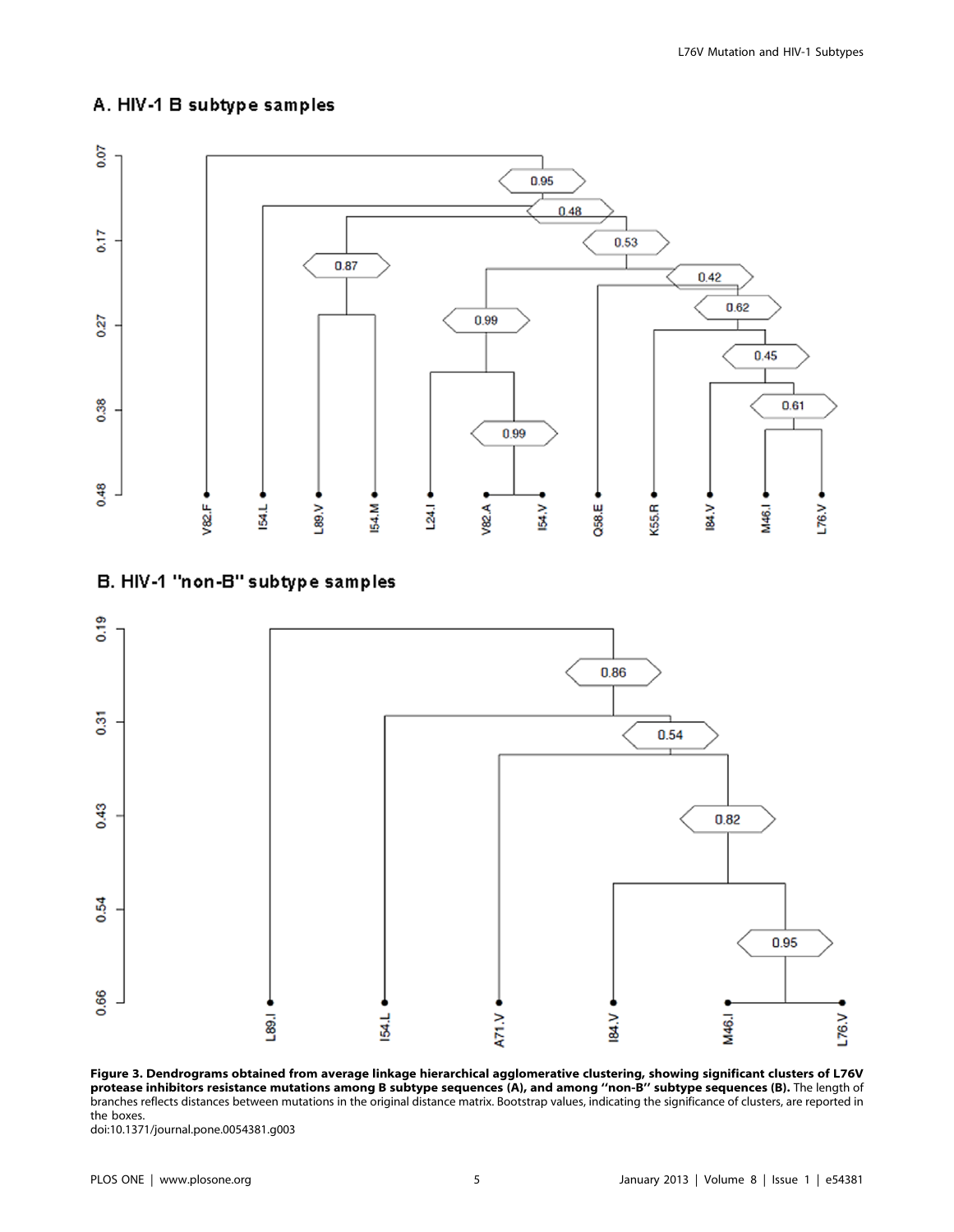selection of this mutation appeared earlier in infection history, earlier in therapeutic history and occurred in virus harboring a lower number of major PI resistance mutations in ''non-B'' infected patients compared to subtype B-infected patients.

Some limitations of our study might be that ''non-B'' subtypes constitute a heterogeneous group with low number of sequences available for each subtype preventing subtypes specific analyzes except for CRF02\_AG.

Overall in our database containing more than 29,000 sequences, we described a prevalence of the L76V mutation of 1.50% in all sequences and of 3.94% in viruses issued from PIexperienced patients. This prevalence is similar to that described in previous studies reporting 1.16% of L76V in the study of Nijhuis et al. in all viruses and 3.4% and 3.2% in the studies of Nijhuis et al. and Norton et al., respectively, in PI-resistant viruses. In our study, the overall prevalence of L76V tends to decrease during the study period, with no statistical significance. The overtime decrease of prevalence has been recently also described for the M184I/V and K103 resistance mutations [16]. The more effective and better tolerated antiretroviral-based regimens likely contribute to the decreased population trends of drug resistance.

In the present study we described that the prevalence of L76V since 2008 is significantly higher in ''non-B''-infected patients than in subtype B-infected patients. To our knowledge, this is the first time that a differential prevalence of the L76V depending of the viral subtype was described.

In our study a shorter time since HIV diagnosis, a shorter time under antiretroviral-based therapy, and a lower number of PI in the therapeutic history were all significantly observed in ''non-B'' infected patients when compared to B-infected patients exhibiting L76V-mutated viruses. In the study of Champenois et al. demographic and clinical data were similar between patients harboring L76V-mutated viruses and those with wild-type residue at position 76, no viral subtype analysis was performed [17].

We also showed that the L76V mutation was associated with a lower number of major PI RAMs in ''non-B'' than in subtype B sequences. We did not analyze minor PI RAMs, as these positions might be polymorphic in ''non-B'' subtypes. Moreover, no reference lists of mutations are available for ''non-B'' subtypes. The most prevalent PI RAM detected with L76V was the M46I mutation, whatever the viral subtype, may be due to the use of indinavir. Interestingly, a higher prevalence of virus exhibiting the L76V mutation as single major PI RAM was observed in ''non-B'' sequences than in B sequences  $(10\% \text{ vs } 2\%$ , respectively). In the database assessed by Young et al., the prevalence of L76V as single PI RAM was rare, found in 0.04% of the samples [10].

Several hypotheses may explain this apparent easier selection of the L76V mutation in the context of ''non-B'' subtypes. Firstly, the genetic barrier, defined as the number of viral mutations required to overcome the drug-selective pressure, is one of the important factors in the development of drug resistance. Differences have been previously observed in the genetic barrier to resistance in mutations associated with resistance to non nucleoside reverse transcriptase inhibitors (NNRTI) for the A98S and V106M mutations between HIV-1 B and C subtypes [18,19], or in mutations associated with resistance to integrase inhibitors between B and CRF02\_AG subtypes [20]. When regarding the position 76 of the protease at the nucleotidic level, we observed

# References

a high degree of conservation suggesting a similar genetic barrier between B and CRF02\_AG sequences (data not shown). These findings suggest that there is no lower genetic barrier to acquire the L76V in CRF02\_AG than in subtype B, with a change from T to G in both cases.

Secondly, HIV-1 ''non-B'' subtypes protease sequences exhibit several natural polymorphisms, and some are associated with resistance PI drug class. This specific genotypic background of ''non-B'' subtypes protease may have a possible role in a more rapid selection of the L76V mutation. The covariation analysis we performed in our study showed that the L76V mutation clustered with the major PI RAM M46I as described in previous studies both in B and non-B viruses [4–5,8]. In our study, the covariation analysis did not allow to evidence different clustering of the L76V PI RAM with protease polymorphisms or other PI RAM according to the viral subtype. These findings suggest that the more rapid selection of the L76V observed in ''non-B'' subtypes might not be explained by an association of the L76V with a specific protease polymorphism or PI RAM in ''non-B'' subtype.

Previous studies demonstrated the role of *gag* cleavage sites mutations in the development of resistance to PI [21–23]. In the MONARK study, assessing the PI monotherapy strategy in antiretroviral-naïve patients, "non-B" subtypes isolates were significantly more likely to harbor mutations in gag cleavage sites at baseline than B subtype isolates  $(P<0.0001)$  [24]. In our study, one hypothesis might be that the presence of pre-therapeutic gag polymorphisms could favor the selection of the L76V mutation. This hypothesis needs further investigation.

Regarding the virological response to subsequent regimen, the highest rate of virological success (64%) was observed with darunavir-based regimen. In our study we showed a higher rate of virological success in the subsequent regimen in patients infected with HIV-1 ''non-B'' than in those infected with B subtype, we can make the hypothesis that it could be related to the lower number of PI RAMs observed in ''non-B'' infected patients. However, this part of the study have several limitations, as the limited number of patients and the fact that the study reports on different periods during which optimal antiretroviral-based regimens were not always used.

In conclusion, in this study assessing the prevalence of L76V PI RAM in ''non-B''- and B-infected patients, we showed that the viral subtype could have an impact on the selection of this mutation. For the first time a higher prevalence of the L76V mutation in ''non-B''- than in B-infected patients was observed since 2008. In addition, the L76V mutation appeared more rapidly and was associated with less PI-RAM in ''non-B'' subtypes than in B subtype. Further structural and/or in vitro experiments are needed to better explain this phenomenon. In addition, further studies based on immuno-virological outcome of HIV-1 ''non-B'' infected patients receiving PI-based regimen, especially in resource-limited settings, might help to assess the clinical implications of the presence of the L76V mutation.

## Author Contributions

Conceived and designed the experiments: CC FBV VC CFP FCS DD. Performed the experiments: SLN CA AS VS. Analyzed the data: CC PF DD AGM. Wrote the paper: CC FCS VS DD AGM.

2. Ortiz R, Dejesus E, Khanlou H, Voronin E, van Lunzen J, et al. (2008) Efficacy and safety of once-daily darunavir/ritonavir versus lopinavir/ritonavir in treatment-naive HIV-1-infected patients at week 48. AIDS 22: 1389–1397.

<sup>1.</sup> Wainberg MA, Zaharatos GJ, Brenner BG (2011) Development of antiretroviral drug resistance. N Engl J Med 365: 637–646.